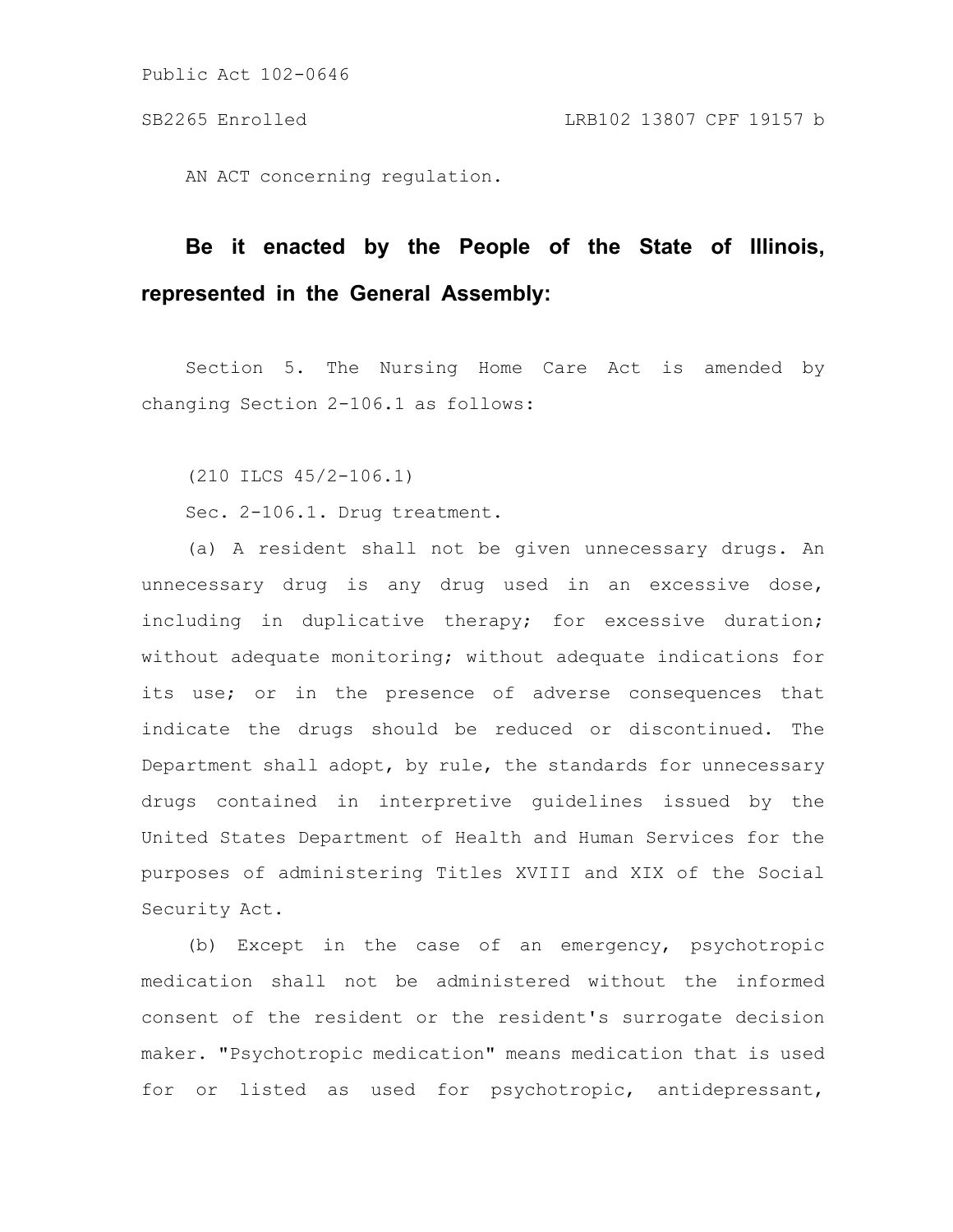antimanic, or antianxiety behavior modification or behavior management purposes in the latest editions of the AMA Drug Evaluations or the Physician's Desk Reference. "Emergency" has the same meaning as in Section 1-112 of the Nursing Home Care Act. A facility shall (i) document the alleged emergency in detail, including the facts surrounding the medication's need, and (ii) present this documentation to the resident and the resident's representative. The No later than January 1, 2021, the Department shall adopt, by rule, a protocol specifying how informed consent for psychotropic medication may be obtained or refused. The protocol shall require, at a minimum, a discussion between (i) the resident or the resident's surrogate decision maker and (ii) the resident's physician, a registered pharmacist (who is not a dispensing pharmacist for the facility where the resident lives), or a licensed nurse about the possible risks and benefits of a recommended medication and the use of standardized consent forms designated by the Department. The protocol shall include informing the resident, surrogate decision maker, or both of the existence of a copy of: the resident's care plan; the facility policies and procedures adopted in compliance with subsection (b-15) of this Section; and a notification that the most recent of the resident's care plans and the facility's policies are available to the resident or surrogate decision maker upon request. Each form designated or developed by the Department (i) shall be written in plain language, (ii) shall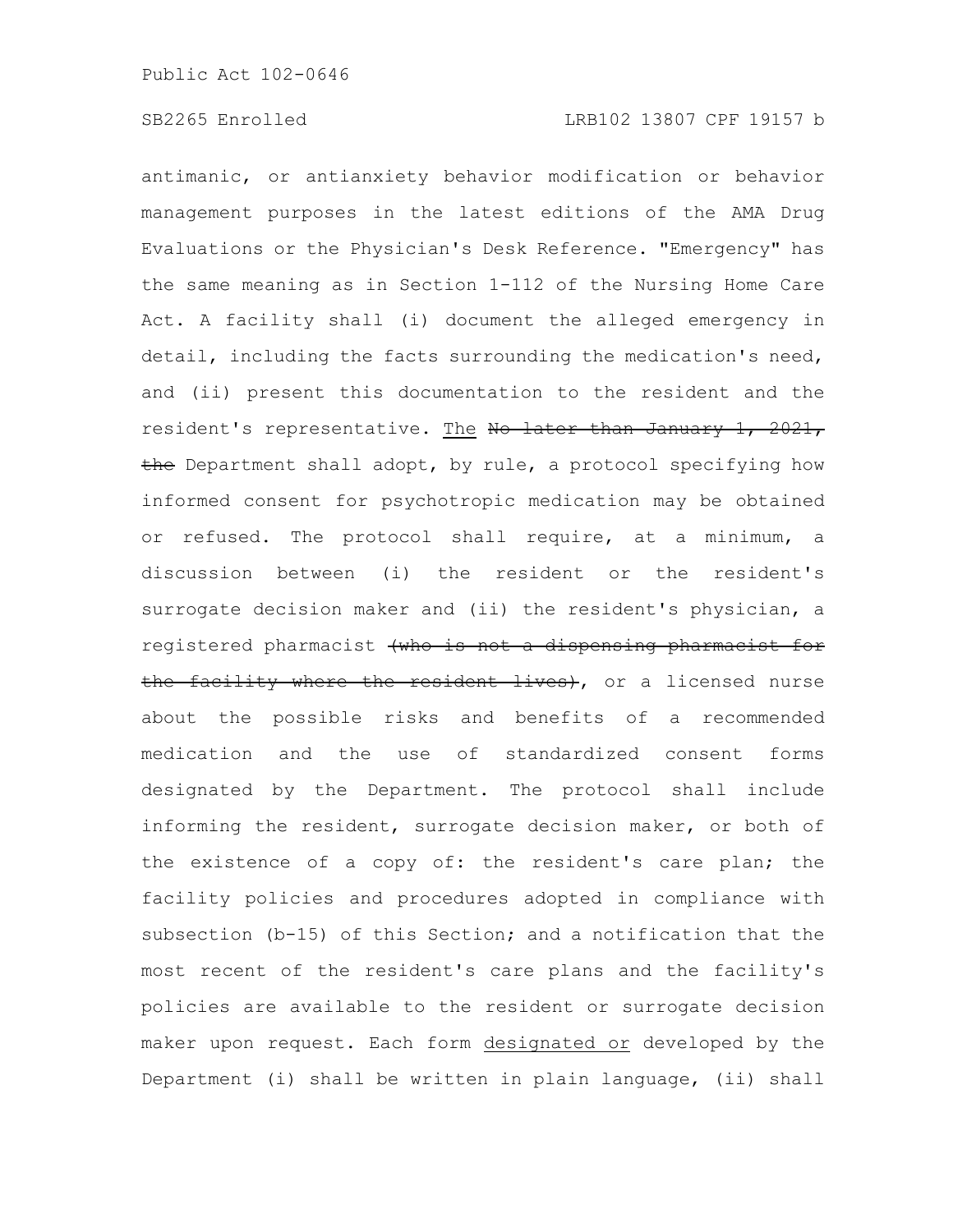be able to be downloaded from the Department's official website or another website designated by the Department, (iii) shall include information specific to the psychotropic medication for which consent is being sought, and (iv) shall be used for every resident for whom psychotropic drugs are prescribed. The Department shall utilize the rules, protocols, and forms developed and implemented under the Specialized Mental Health Rehabilitation Act of 2013 in effect on the effective date of this amendatory Act of the 101st General Assembly, except to the extent that this Act requires a different procedure, and except that the maximum possible period for informed consent shall be until: (1) a change in the prescription occurs, either as to type of psychotropic medication or an increase or decrease in dosage, dosage range, or titration schedule of the prescribed medication that was not included in the original informed consent; or (2) a resident's care plan changes. The Department may further amend the rules after January 1, 2021 pursuant to existing rulemaking authority. In addition to creating those forms, the Department shall approve the use of any other informed consent forms that meet criteria developed by the Department. At the discretion of the Department, informed consent forms may include side effects that the Department reasonably believes are more common, with a direction that more complete information can be found via a link on the Department's website to third-party websites with more complete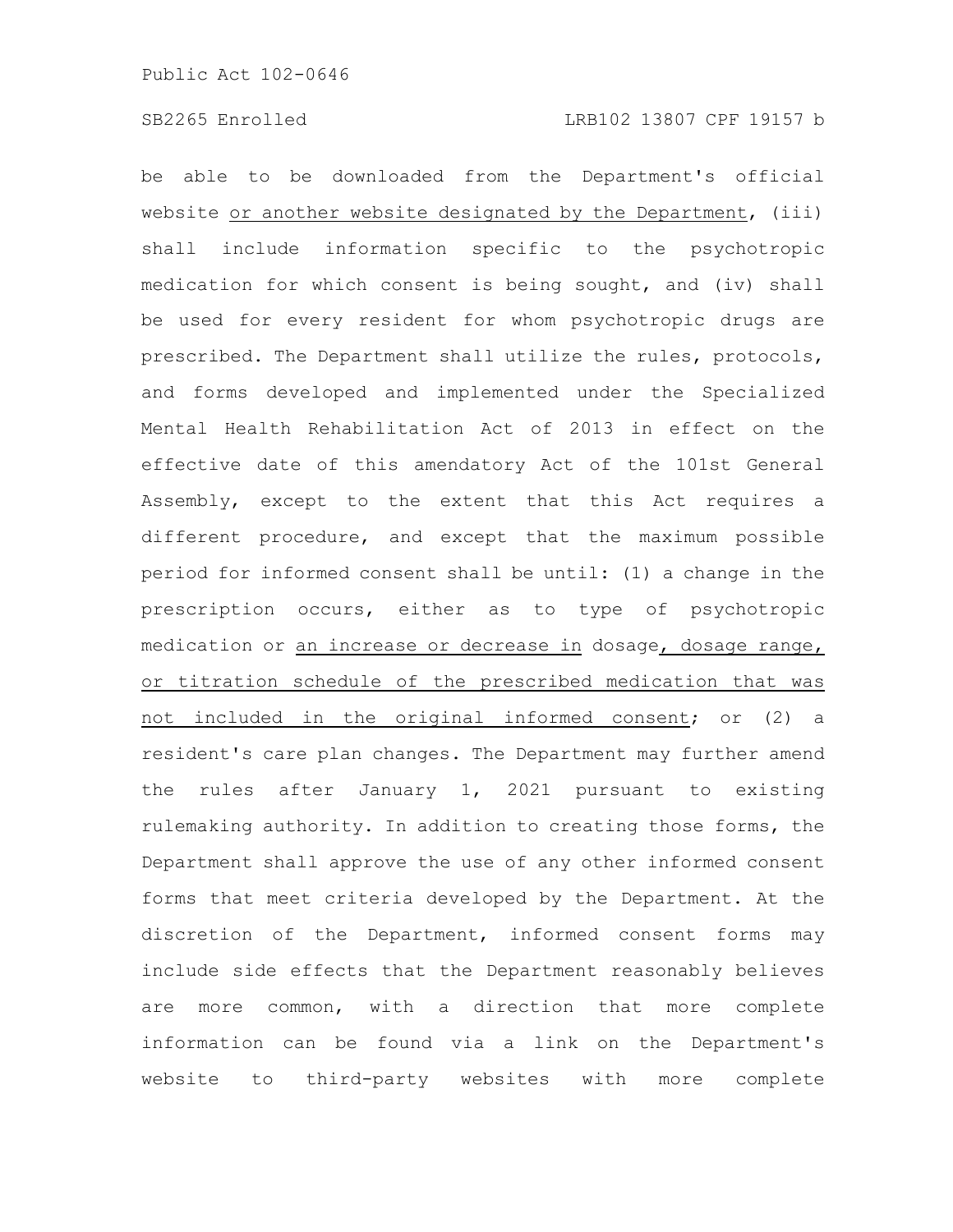## SB2265 Enrolled LRB102 13807 CPF 19157 b

information, such as the United States Food and Drug Administration's website. The Department or a facility shall incur no liability for information provided on a consent form so long as the consent form is substantially accurate based upon generally accepted medical principles and if the form includes the website links.

Informed consent shall be sought from the resident. For the purposes of this Section, "surrogate decision maker" means an individual representing the resident's interests as permitted by this Section. Informed consent shall be sought by the resident's guardian of the person if one has been named by a court of competent jurisdiction. In the absence of a court-ordered guardian, informed consent shall be sought from a health care agent under the Illinois Power of Attorney Act who has authority to give consent. If neither a court-ordered guardian of the person nor a health care agent under the Illinois Power of Attorney Act is available and the attending physician determines that the resident lacks capacity to make decisions, informed consent shall be sought from the resident's attorney-in-fact designated under the Mental Health Treatment Preference Declaration Act, if applicable, or the resident's representative.

In addition to any other penalty prescribed by law, a facility that is found to have violated this subsection, or the federal certification requirement that informed consent be obtained before administering a psychotropic medication, shall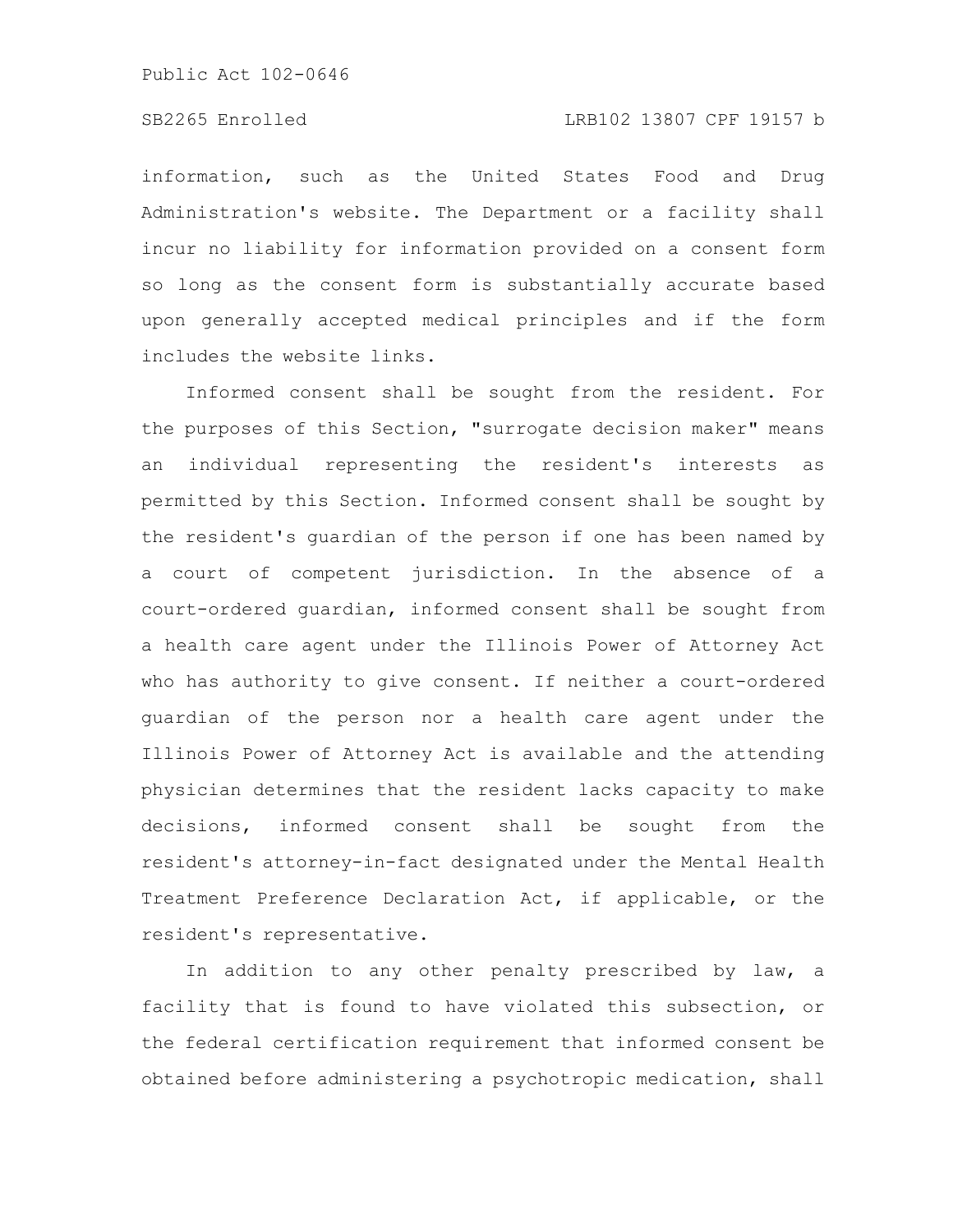## SB2265 Enrolled LRB102 13807 CPF 19157 b

thereafter be required to obtain the signatures of 2 licensed health care professionals on every form purporting to give informed consent for the administration of a psychotropic medication, certifying the personal knowledge of each health care professional that the consent was obtained in compliance with the requirements of this subsection.

(b-5) A facility must obtain voluntary informed consent, in writing, from a resident or the resident's surrogate decision maker before administering or dispensing a psychotropic medication to that resident. When informed consent is not required for a change in dosage, the facility shall note in the resident's file that the resident was informed of the dosage change prior to the administration of the medication or that verbal, written, or electronic notice has been communicated to the resident's surrogate decision maker that a change in dosage has occurred.

(b-10) No facility shall deny continued residency to a person on the basis of the person's or resident's, or the person's or resident's surrogate decision maker's, refusal of the administration of psychotropic medication, unless the facility can demonstrate that the resident's refusal would place the health and safety of the resident, the facility staff, other residents, or visitors at risk.

A facility that alleges that the resident's refusal to consent to the administration of psychotropic medication will place the health and safety of the resident, the facility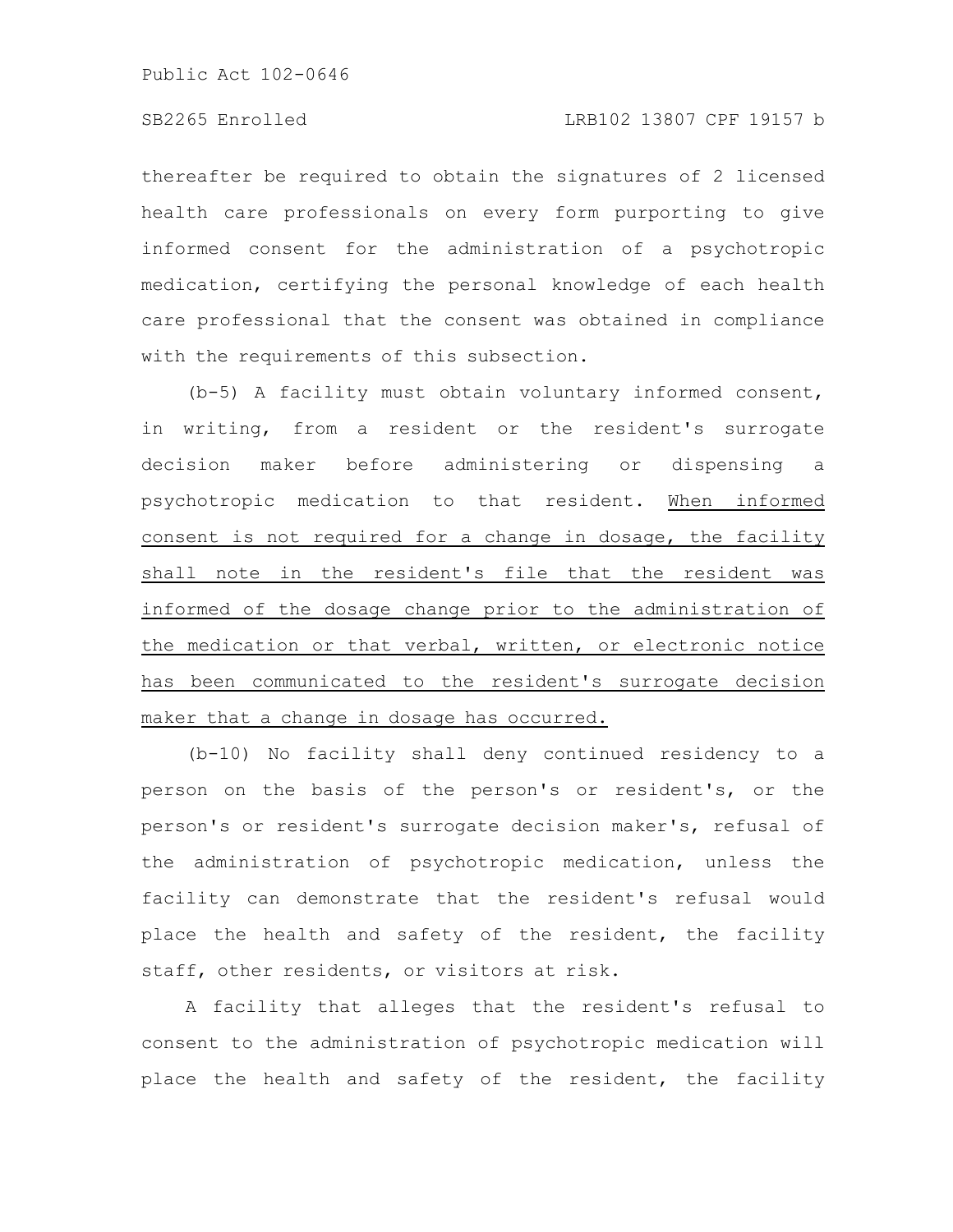## SB2265 Enrolled LRB102 13807 CPF 19157 b

staff, other residents, or visitors at risk must: (1) document the alleged risk in detail; (2) present this documentation to the resident or the resident's surrogate decision maker, to the Department, and to the Office of the State Long Term Care Ombudsman; and (3) inform the resident or his or her surrogate decision maker of his or her right to appeal to the Department. The documentation of the alleged risk shall include a description of all nonpharmacological or alternative care options attempted and why they were unsuccessful.

(b-15) Within 100 days after the effective date of any rules adopted by the Department under subsection (b) of this Section, all facilities shall implement written policies and procedures for compliance with this Section. When the Department conducts its annual survey of a facility, the surveyor may review these written policies and procedures and either:

(1) give written notice to the facility that the policies or procedures are sufficient to demonstrate the facility's intent to comply with this Section; or

(2) provide written notice to the facility that the proposed policies and procedures are deficient, identify the areas that are deficient, and provide 30 days for the facility to submit amended policies and procedures that demonstrate its intent to comply with this Section.

A facility's failure to submit the documentation required under this subsection is sufficient to demonstrate its intent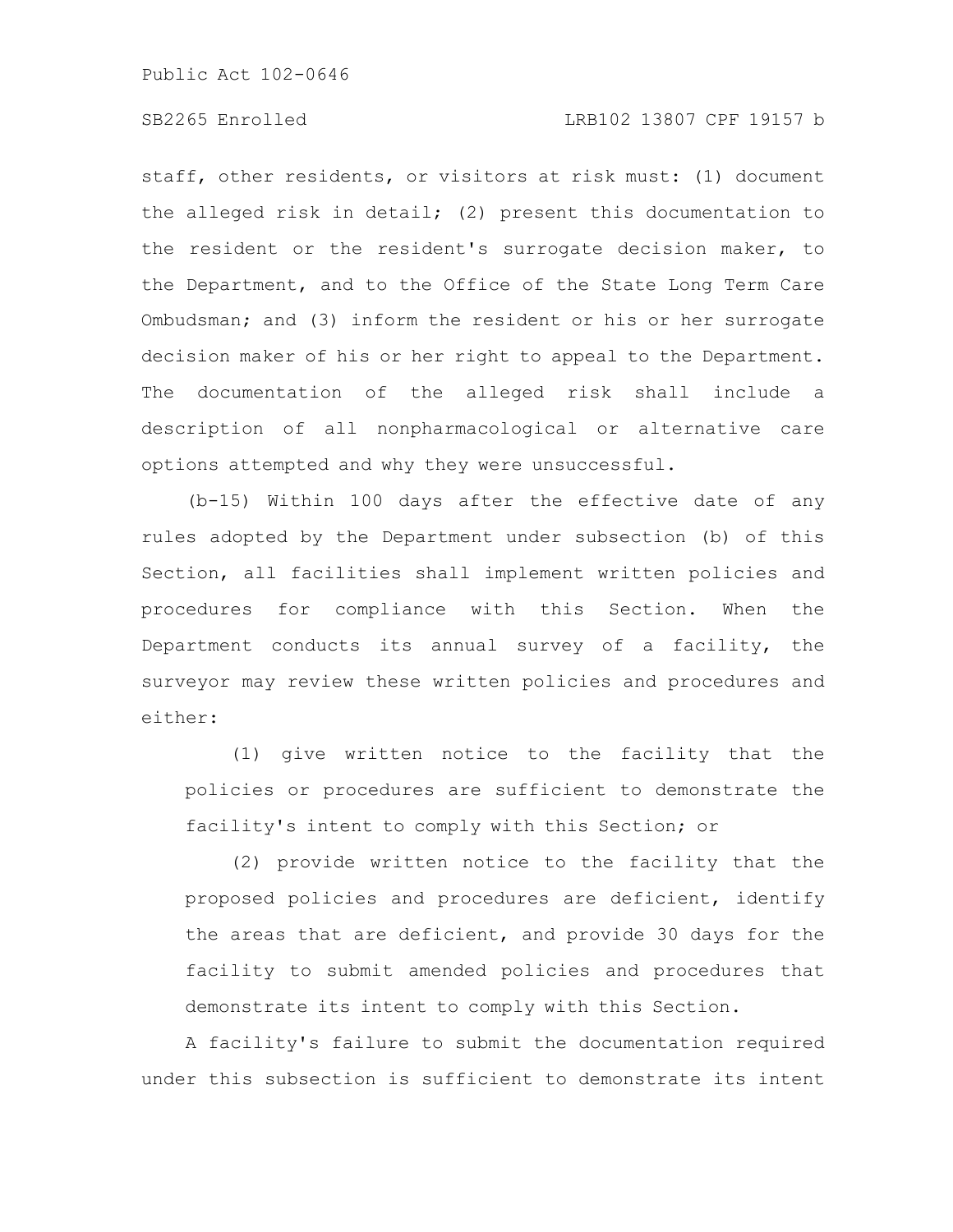to not comply with this Section and shall be grounds for review by the Department.

All facilities must provide training and education on the requirements of this Section to all personnel involved in providing care to residents and train and educate such personnel on the methods and procedures to effectively implement the facility's policies. Training and education provided under this Section must be documented in each personnel file.

(b-20) Upon the receipt of a report of any violation of this Section, the Department shall investigate and, upon finding sufficient evidence of a violation of this Section, may proceed with disciplinary action against the licensee of the facility. In any administrative disciplinary action under this subsection, the Department shall have the discretion to determine the gravity of the violation and, taking into account mitigating and aggravating circumstances and facts, may adjust the disciplinary action accordingly.

(b-25) A violation of informed consent that, for an individual resident, lasts for 7 days or more under this Section is, at a minimum, a Type "B" violation. A second violation of informed consent within a year from a previous violation in the same facility regardless of the duration of the second violation is, at a minimum, a Type "B" violation.

(b-30) Any violation of this Section by a facility may be enforced by an action brought by the Department in the name of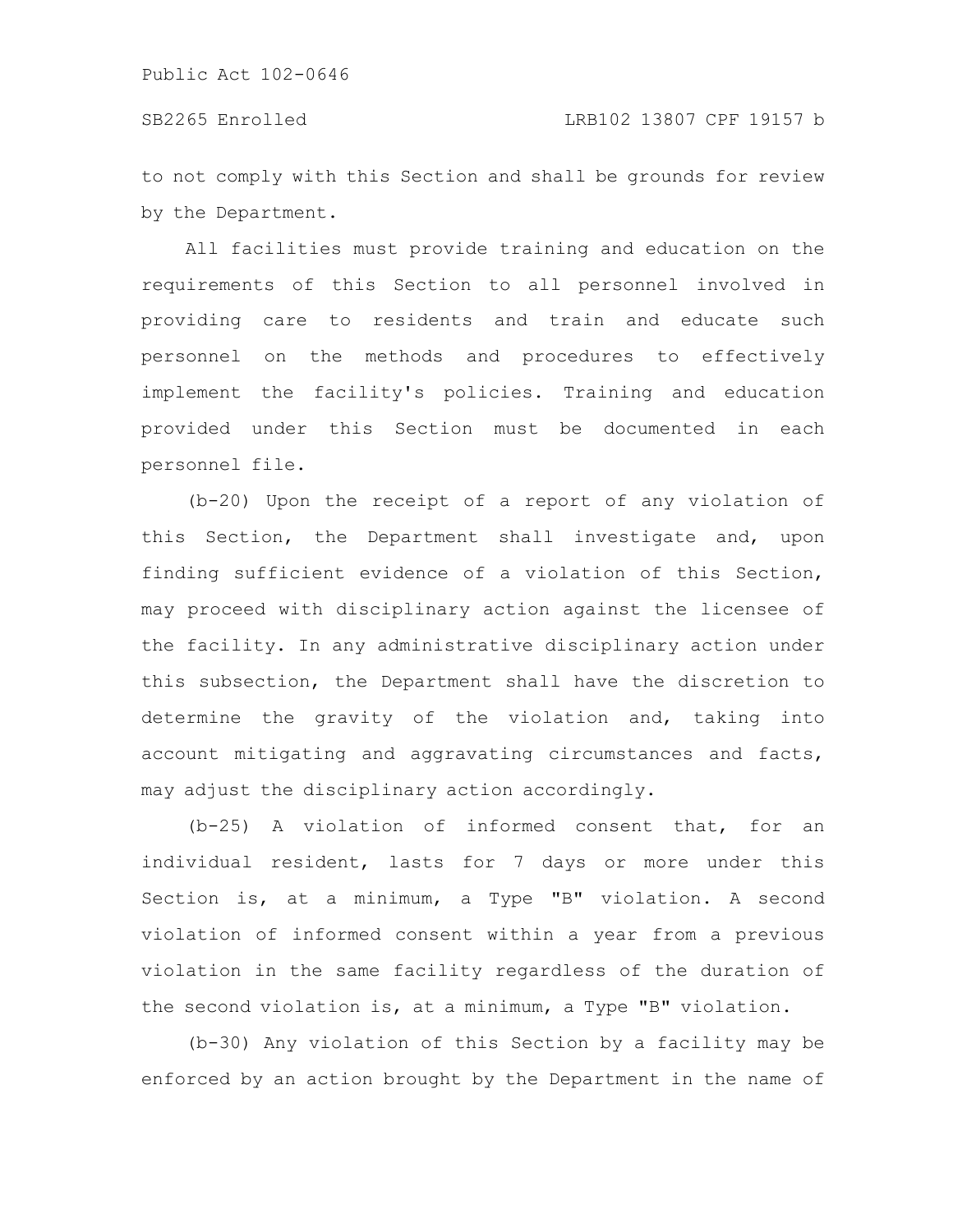the People of Illinois for injunctive relief, civil penalties, or both injunctive relief and civil penalties. The Department may initiate the action upon its own complaint or the complaint of any other interested party.

(b-35) Any resident who has been administered a psychotropic medication in violation of this Section may bring an action for injunctive relief, civil damages, and costs and attorney's fees against any facility responsible for the violation.

(b-40) An action under this Section must be filed within 2 years of either the date of discovery of the violation that gave rise to the claim or the last date of an instance of a noncompliant administration of psychotropic medication to the resident, whichever is later.

(b-45) A facility subject to action under this Section shall be liable for damages of up to \$500 for each day after discovery of a violation that the facility violates the requirements of this Section.

(b-55) The rights provided for in this Section are cumulative to existing resident rights. No part of this Section shall be interpreted as abridging, abrogating, or otherwise diminishing existing resident rights or causes of action at law or equity.

(c) The requirements of this Section are intended to control in a conflict with the requirements of Sections 2-102 and 2-107.2 of the Mental Health and Developmental